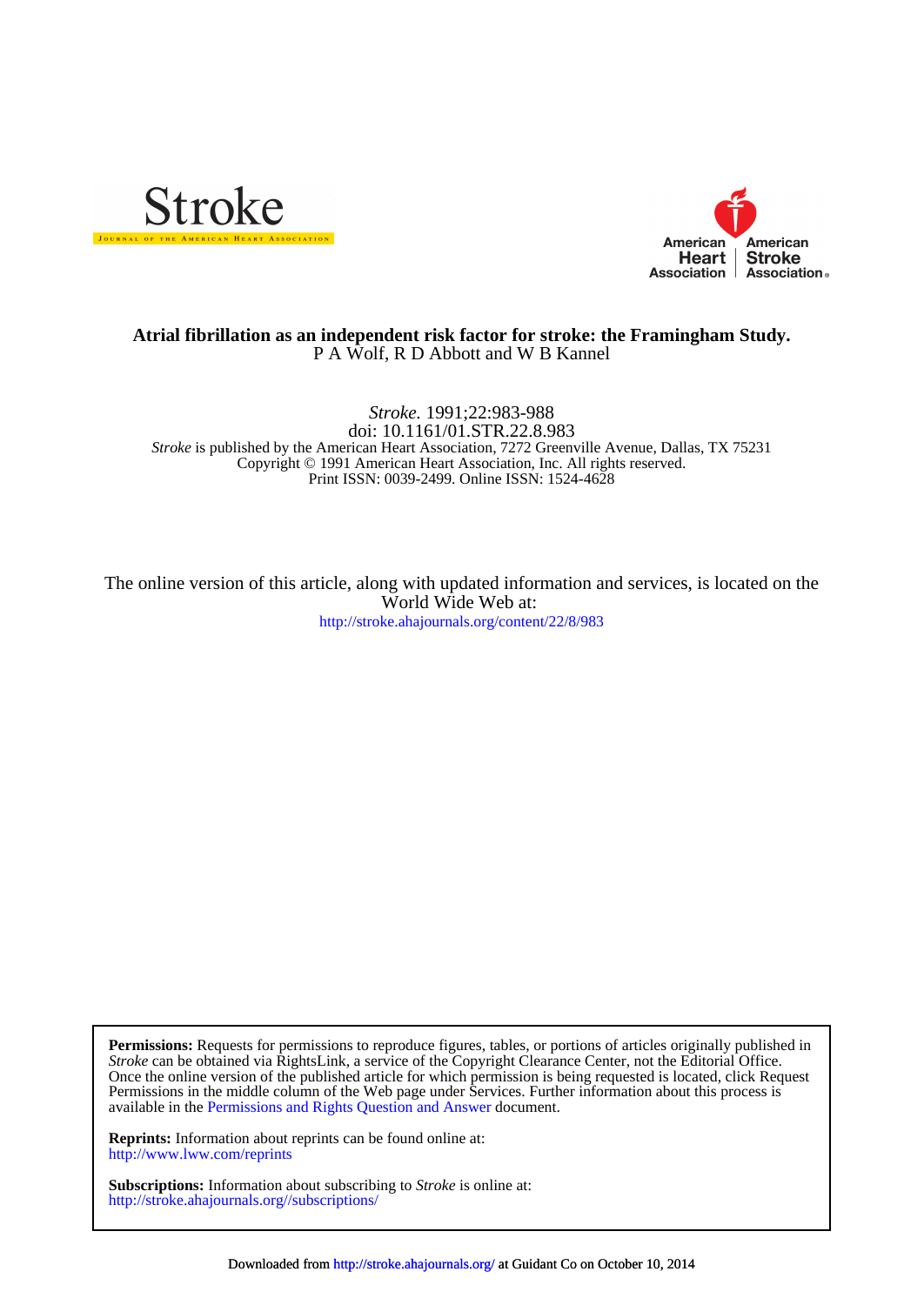# **Atrial Fibrillation as an Independent Risk Factor for Stroke: The Framingham Study**

**Philip A. Wolf, MD; Robert D. Abbott, PhD; and William B. Kannel, MD**

**The impact of nonrheumatic atrial fibrillation, hypertension, coronary heart disease, and cardiac failure on stroke incidence was examined in 5,070 participants in the Framingham Study after 34 years of follow-up. Compared with subjects free of these conditions, the age-adjusted incidence of stroke was more than doubled in the presence of coronary heart** disease  $(p<0.001)$  and more than trebled in the presence of hypertension  $(p<0.001)$ . There was **a more than fourfold excess of stroke in subjects with cardiac failure (** $p$ **<0.001) and a near** fivefold excess when atrial fibrillation was present  $(p<0.001)$ . In persons with coronary heart **disease or cardiac failure, atrial fibrillation doubled the stroke risk in men and trebled the risk in women. With increasing age the effects of hypertension, coronary heart disease, and cardiac failure on the risk of stroke became progressively weaker (p<0.05). Advancing age, however, did not reduce the significant impact of atrial fibrillation. For persons aged 80-89 years, atrial fibrillation was the sole cardiovascular condition to exert an independent effect on stroke** incidence  $(p<0.001)$ . The attributable risk of stroke for all cardiovascular contributors **decreased with age except for atrial fibrillation, for which the attributable risk increased** significantly ( $p<0.01$ ), rising from 1.5% for those aged 50-59 years to 23.5% for those aged **80-89 years. While these findings highlight the impact of each cardiovascular condition on the risk of stroke, the data suggest that the elderly are particularly vulnerable to stroke when atrial** fibrillation is present. The powerful independent effect of atrial fibrillation reported here is in **accord with the findings of recent randomized clinical trials in which >50% of stroke events were prevented by warfarin anticoagulation.** *(Stroke* **1991^2:983-988)**

Ithough hypertension is the strongest risk factor for stroke, age and the presence of other  $\overline{\phantom{a}}$  risk factors may modify or enhance the effect of increased blood pressure on stroke occurrence.<sup>1-4</sup> Impaired cardiac function, overt or occult, increases stroke incidence at all levels of blood pressure. In hypertensive persons coronary heart disease, cardiac failure, and particularly atrial fibrillation are associated with increased stroke risk.<sup>5-7</sup>

Atrial fibrillation, which is frequently associated with hypertension, coronary heart disease, and cardiac failure, becomes increasingly prevalent among persons aged >70 years.8 It has been suggested that

Address for reprints: Philip A. Wolf, MD, Boston University School of Medicine, 80 East Concord Street, B608, Boston, MA 02118.

atrial fibrillation is a risk "marker" for stroke and that the increased stroke incidence in persons with this arrhythmia is a result of age and associated cardiovascular abnormalities.<sup>9,10</sup> To help address this issue, we have extended our previous study and examined in detail the relative impacts of hypertension, coronary heart disease, cardiac failure, and atrial fibrillation on the incidence of stroke in the Framingham Study.8 We took advantage of the 110 additional initial stroke events, and additional coronary heart disease and cardiac failure cases occurring during the 4 further years of follow-up, to enhance the analysis of the relative importance of each of the cardiovascular contributors to stroke with advancing age.

# **Subjects and Methods**

Since 1948, the Framingham Study has biennially followed 5,209 men and women for the development of cardiovascular disease. For this report, 5,070 men and women free of cardiovascular disease (including atrial fibrillation) at study enrollment were examined every 2 years during a 34-year follow-up period. Sampling procedures, response rates and follow-up, and methods of examination have been described elsewhere.<sup>11</sup>

From the Department of Neurology (P.A.W.) and the Section of Preventive Medicine and Epidemiology, Evans Memorial Depart-<br>ment of Clinical Research and Department of Medicine, Univer-<br>sity Hospital (P.A.W., W.B.K.), Boston University School of Medicine, Boston, Mass, and the Division of Biostatistics (R.D.A.), University of Virginia School of Medicine, Charlottes- ville, Va.

Supported in part by National Institute of Neurological Disor- ders and Stroke Grant 2-RO1-NS-17950 and National Heart, Lung, and Blood Institute Contract NIH-NO1-HC-38038.

Received December 21, 1990; accepted April 23, 1991.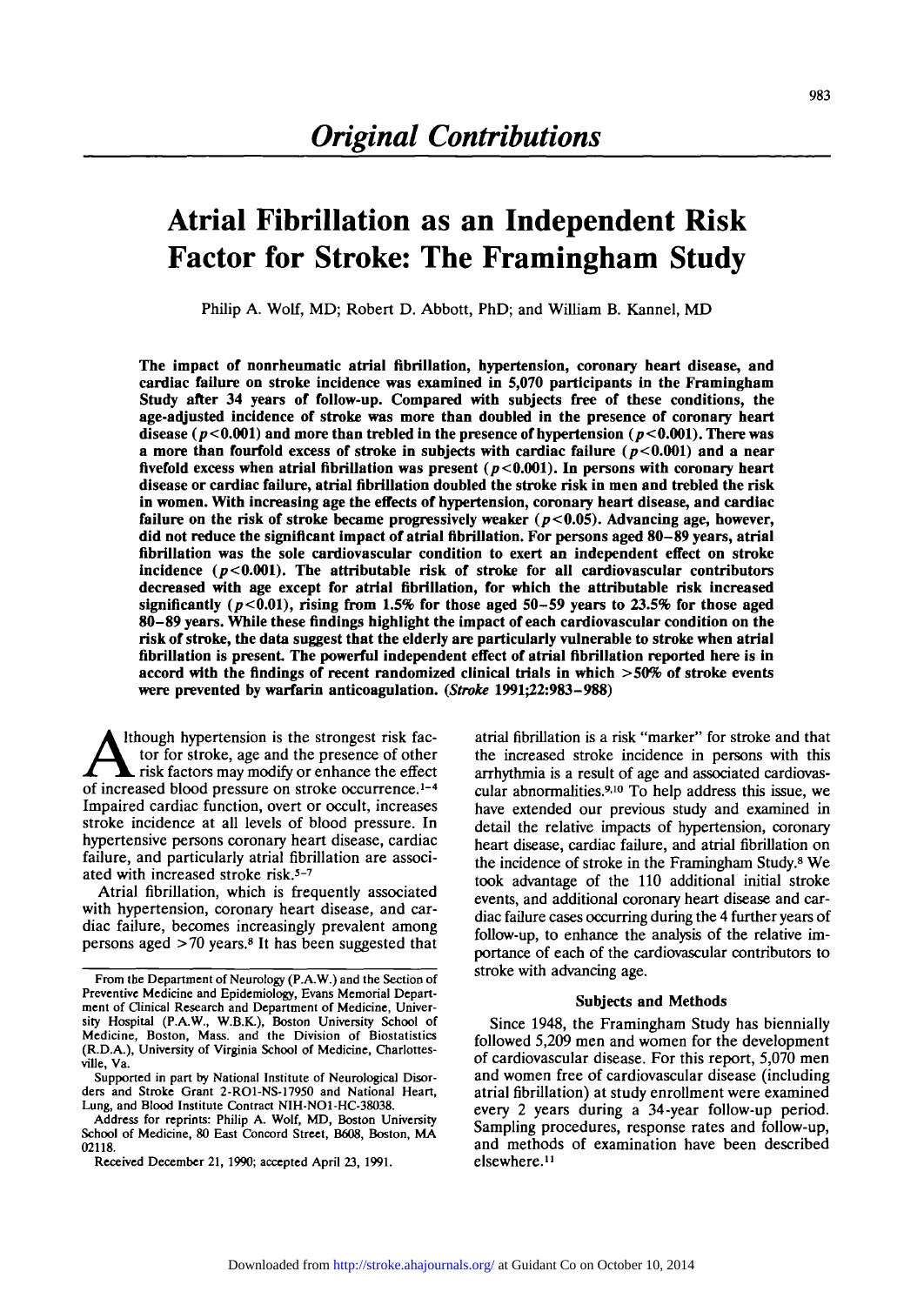For stroke, surveillance was maintained by daily monitoring of all admissions to the only local hospital. If stroke was suspected, the patient was seen in the hospital by one of the study neurologists. Neurological symptoms or signs noted by a study physician at a biennial examination were followed up by a detailed evaluation in the neurology clinic. The circumstances surrounding every illness and the death of each subject were evaluated by review of all available medical information, including hospital and physician records and autopsy data. The clinical data were reviewed by a panel of physicians to determine if minimal criteria were met for the diagnosis of the disease under study and to determine the underlying cause of death. A neurologist participated in reviews of all suspected cases of stroke. Most subjects were admitted to a hospital by their personal physician when stroke or transient ischemic attack was suspected. Since 1981 a computed tomogram of the head was performed on 84% of stroke cases and was confirmatory in 54%. Cerebral arteriography was infrequently performed, except in subjects with subarachnoid hemorrhage or when carotid stenosis was suspected.

Atrial fibrillation was identified on biennial examination and sought on review of all interim hospitalizations. Onset was considered to be the time of first documentation on a hard-copy electrocardiogram tracing. Chronic atrial fibrillation was defined as the persistence of the rhythm disturbance from onset without the electrocardiographically documented interim appearance of regular sinus rhythm. When atrial fibrillation was documented for the first time on hospital admission for a stroke, which was not rare, the duration of the arrhythmia could not be determined. A normal rhythm had usually been documented 1 year before, on average, at the time of a prior biennial examination. Since stroke is not recognized as a precipitant of atrial fibrillation, the arrhythmia was assumed to have occurred during the interim.<sup>12</sup> Anticoagulants were seldom used in this

group, either at the time of the initial stroke or at stroke recurrence.

Since it was often difficult to distinguish between thrombotic and embolic infarctions, all strokes, including transient ischemic attacks, occurring in persons with nonrheumatic atrial fibrillation were counted as stroke events without making a judgment as to the probable stroke mechanism. Many of the events classified as transient ischemic attacks would probably now appear as infarcts on magnetic resonance imaging. However, unless the clinical episode persisted for 24 hours, Framingham Study criteria required that the event be classified as a transient ischemic attack. Stroke events resulting from hemorrhage accounted for only 11.6% of the total, and their exclusion would not appreciably influence the results of the analyses. Furthermore, with the exception of cerebral embolism (which increased in frequency with advancing age), the other stroke subtypes intracerebral hemorrhage, subarachnoid hemorrhage, brain infarction, and transient ischemic attack occurred in approximately equal proportions in persons the two major age groups 35-64 and 65-94 years old. Stroke occurrence in the presence of atrial fibrillation was studied without being influenced by the self-fulfilling criteria for stroke type, which for cerebral embolism includes a cardiac source of emboli, such as atrial fibrillation.

Coronary heart disease and cardiac failure are defined elsewhere.<sup>11</sup> The exclusion of subjects with rheumatic heart disease was based on clinical grounds.<sup>8</sup> Analyses relating atrial fibrillation to stroke were restricted to persons who were free of rheumatic heart disease. Hypertension was defined as the presence of at least one abnormal blood pressure reading at a biennial examination. Systolic blood pressures exceeding 160 mm Hg and diastolic readings exceeding 95 mm Hg were considered abnormal. The prevalences of hypertension, coronary heart disease, cardiac failure, and atrial fibrillation were determined by dividing the 34 years of follow-up

**TABLE 1. Estimated Prevalence of Various Cardiovascular Conditions by Age**

| Cardiovascular condition  | Age group                                     |                                              |                                             |                                      |  |  |
|---------------------------|-----------------------------------------------|----------------------------------------------|---------------------------------------------|--------------------------------------|--|--|
|                           | $50 - 59$ yr $(20, 520)$<br>person-bienniums) | $60 - 69$ yr $(19,298)$<br>person-bienniums) | $70 - 79$ yr $(8.994)$<br>person-bienniums) | 80-89 уг (2,084<br>person-bienniums) |  |  |
| Hypertension              |                                               |                                              |                                             |                                      |  |  |
| Prevalence (rate/100)     | 38.2                                          | 51.7                                         | 63.1                                        | 71.6                                 |  |  |
| Person-bienniums observed | 7.846                                         | 9,974                                        | 5,676                                       | 1,492                                |  |  |
| Coronary heart disease    |                                               |                                              |                                             |                                      |  |  |
| Prevalence (rate/100)     | 6.6                                           | 14.1                                         | 20.6                                        | 27.7                                 |  |  |
| Person-bienniums observed | 1,346                                         | 2.718                                        | 1,856                                       | 578                                  |  |  |
| Cardiac failure           |                                               |                                              |                                             |                                      |  |  |
| Prevalence (rate/100)     | 0.8                                           | 2.3                                          | 4.9                                         | 9.1                                  |  |  |
| Person-bienniums observed | 166                                           | 451                                          | 438                                         | 190                                  |  |  |
| Atrial fibrillation       |                                               |                                              |                                             |                                      |  |  |
| Prevalence (rate/100)     | 0.5                                           | 1.8                                          | 4.8                                         | 8.8                                  |  |  |
| Person-bienniums observed | 109                                           | 351                                          | 429                                         | 184                                  |  |  |

Prevalence of each condition increased significantly with age  $(p<0.001)$ .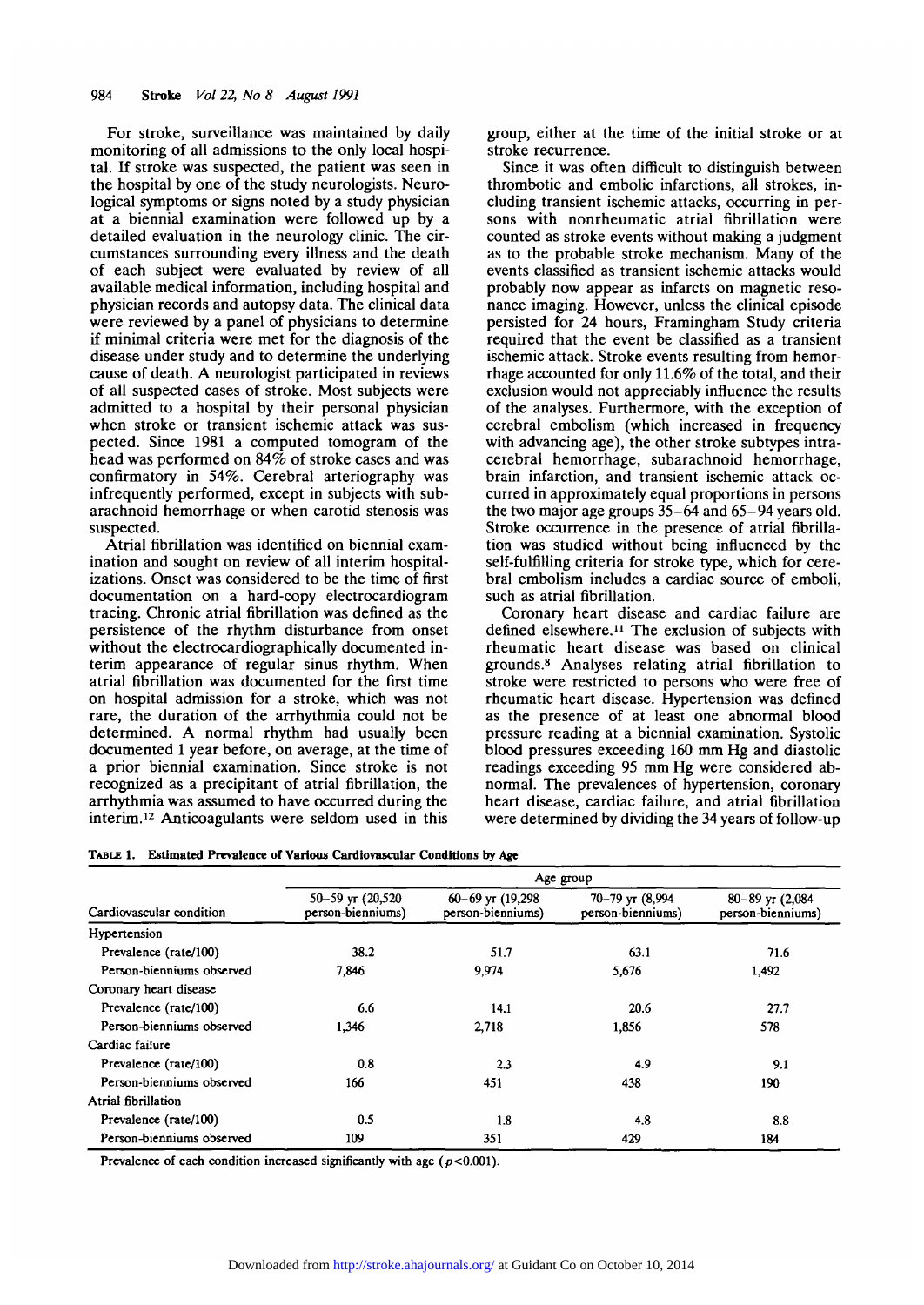

FIGURE 1. *Bar graph of 2-year age-adjusted incidence of stroke according to presence (filled bars) and absence (open bars) of cardiovascular condition. HBP, hypertension; CHD, coronary heart disease; CHF, cardiac failure; AF, atrial fibrillation. \*p<0.001 different from unity.*

into 17 bienniums of experience. Prevalence rates were calculated for 10-year age groups by pooling bienniums of experience and counting the number of cardiovascular conditions. Tests of the association between age and each cardiovascular condition were also performed.13

To estimate the 2-year incidence of stroke, the 34 years of follow-up were again divided into 17 bienniums of experience. Subjects free of stroke and transient ischemic attacks at the beginning of each biennium were then followed up for 2 years. Incidence rates were calculated by combining all bienniums of experience and noting the number of occurrences of stroke or transient ischemic attacks. Two-year rates were calculated for first stroke events among subjects with and without each of the cardiovascular abnormalies hypertension, coronary heart disease, cardiac failure, and atrial fibrillation. This cross-sectional pooling method yields estimates of relations that are very close to those obtained by time-dependent Cox regression analysis.14

To describe the changing effects of cardiovascular risk factors on the incidence of stroke with advancing age, the relative risk of stroke associated with each condition was estimated within 10-year age groups. The estimated relative risk approximates the ratio of the probability of stroke in the presence of each cardiovascular condition compared with its absence. Each estimate of relative risk associated with a

specific cardiovascular condition was adjusted for the confounding effects of the other conditions based on logistic regression models for survival data analysis.<sup>13</sup> Statistical tests of the effect of age on changes in the relative risk were also performed. All tests of signif- icance were two-sided.

To estimate the percentage of strokes that could be attributed to a specific cardiovascular condition, the attributable risk of stroke was calculated by 10-year age groups.15 Attributable risks represent the percentage of strokes that could be eliminated from a population if the cardiovascular condition were removed. The attributable risk is a function of the prevalence of a cardiovascular condition and the relative risk of stroke in the presence of the condition versus its absence. The attributable risk increases if either the prevalence or the relative risk increases.

The effect of age on changes in the attributable risk of stroke was also examined for each cardio- vascular condition. Age effects were evaluated by testing for a linear trend with advancing age after adjusting for differences in the variance of the attributable risk estimates.<sup>16</sup>

#### **Results**

After 34 years of follow-up, a substantial number of cardiovascular events occurred among the Framingham Study participants. Among persons between the ages of 50 and 89 years, there were 572 initial strokes, 122 of which were transient ischemic attacks only. There were 256 instances of atherothrombotic brain infarction, 114 persons had stroke from cerebral embolism, 27 had intracerebral and 39 had subarachnoid hemorrhage, and 14 strokes were attributed to other miscellaneous causes. Hypertension was observed in 1,706 individuals. There were 1,328 initial coronary events and 495 instances of cardiac failure; atrial fibrillation occurred in 311 subjects.

The prevalence of each of these cardiovascular conditions increased significantly with advancing age (Table 1). The 2-year age-adjusted incidence of stroke was significantly increased in the presence of each cardiovascular condition compared with its absence (Figure 1). Hypertensive individuals experienced a more than threefold excess of stroke  $(p<0.001)$ . In addition, the incidence of stroke in the presence of coronary heart disease was more than

TABLE 2. Estimated Relative Risk of Stroke for Persons With Given Cardiovascular Condition Compared to Those Without Condition by Age

| Cardiovascular<br>condition | Age group    |              |              |              |  |
|-----------------------------|--------------|--------------|--------------|--------------|--|
|                             | $50 - 59$ vt | $60 - 69$ yr | $70 - 79$ yr | $80 - 89$ yr |  |
| Hypertension*               | $3.5+$       | $3.2+$       | $2.5+$       | 1.7          |  |
| Coronary heart disease‡     | 2.91         | 2.01         | 1.75         | 0.7          |  |
| Cardiac failure‡            | 3.95         | $2.4+$       | $2.2+$       | 1.7          |  |
| Atrial fibrillation         | $4.0+$       | $2.6+$       | $3.3+$       | 4.5†         |  |

Each relative risk is adjusted for the other stroke risk factors. *\*tp<0.05* and 0.001, respectively, significant decline in estimated relative risk of stroke with advancing age.

t§p<0.001 and 0.01, respectively, significant excess of stroke in those with cardiovascular condition.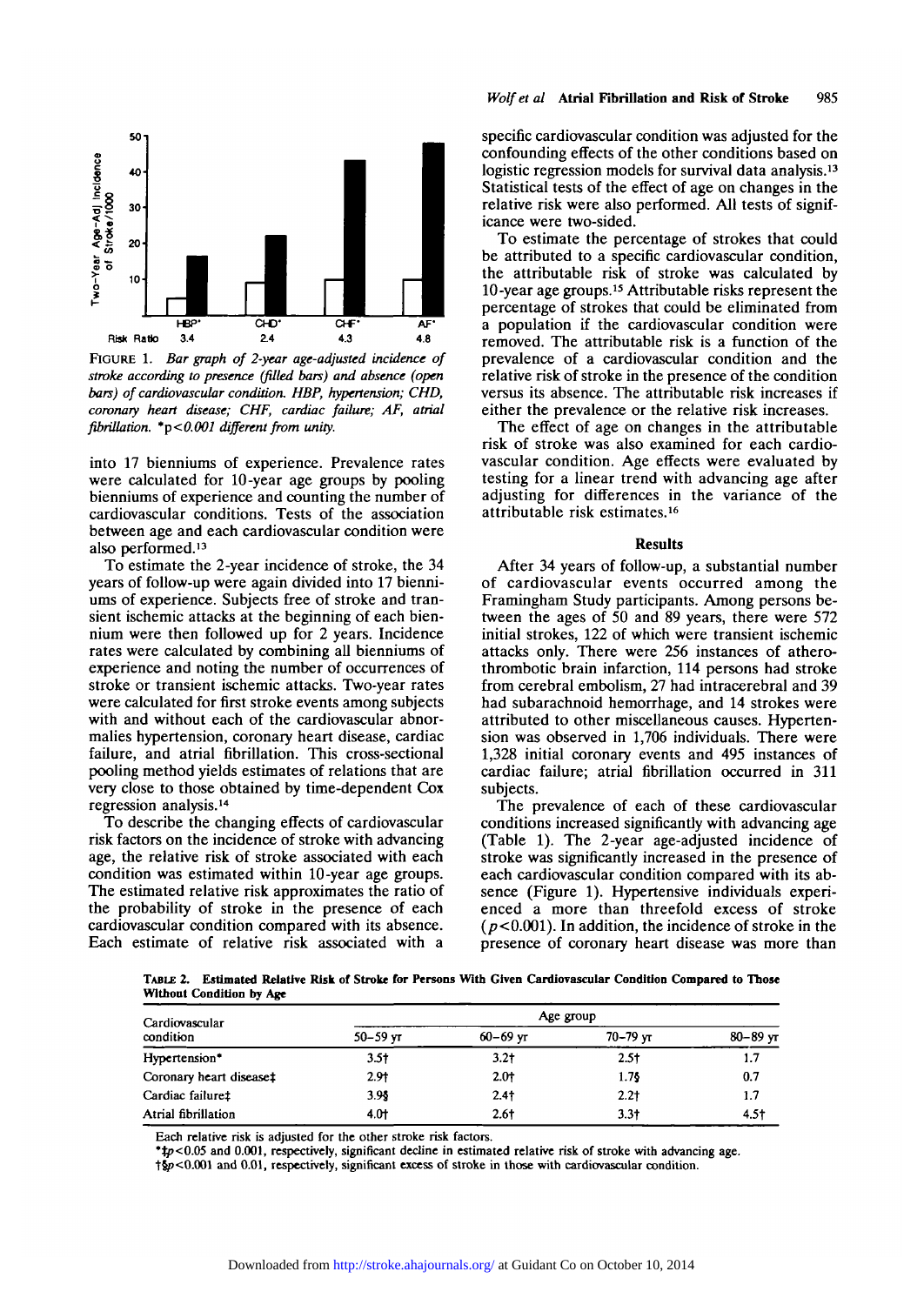

FIGURE 2. *Bar graph of estimated age-adjusted relative risk of stroke for men (open bars) and women (filled bars) with atrial fibrillation compared with those without atrial fibrillation in presence of cardiac failure or coronary heart disease. \*\*p<0.01, \*\*\*p<0.001 significant excess of strokes.*

doubled *(p<0.001).* There was a more than fourfold excess of stroke in subjects with cardiac failure  $(p<0.001)$ , and a near fivefold excess was observed in the presence of atrial fibrillation ( $p<0.001$ ).

For each cardiovascular condition, the excess risk of stroke was significantly elevated in the three youngest 10-year age groups (Table 2). All relative risk estimates were adjusted for the other cardiovascular conditions. In the oldest 10-year age group, the excess risk of stroke was significant only in the presence of atrial fibrillation  $(p<0.001)$ . In addition, significant inverse trends in the excess risk of stroke with advancing age were seen in those with hypertension, coronary heart disease, and cardiac failure *(p<0.05).*

Since cardiac conditions often coexist and may be present at a subclinical level, the excess risk of stroke associated with atrial fibrillation was also examined in the presence of overt coronary heart disease and cardiac failure (Figure 2). In men with overt coronary heart disease, those with atrial fibrillation had more than double the excess risk of stroke ( $p < 0.01$ ). There was a near fivefold excess in women *(p<0.001).* In the presence of clinically evident cardiac failure, atrial fibrillation was associated with a twofold excess risk of stroke for either sex. The excess risk in women was statistically significant ( $p<0.01$ ).

To estimate the percentage of strokes that could be attributed to a cardiovascular condition, attributable risks were computed for each 10-year age group. The attributable risk of stroke from atrial fibrillation increased significantly with age (Table 3). In contrast, the attributable risk of stroke resulting from the other cardiovascular conditions was not affected by age. In the oldest age group (80-89 years), the attributable risk of stroke from atrial fibrillation (23.5%) approached that from hypertension (33.4%).

## Discussion

Epidemiological studies have generally confirmed that cardiovascular abnormalities, including coronary heart disease, cardiac failure, and atrial fibrillation, increase the risk of stroke, $1-7,17-19$  although some investigators have failed to observe an effect involving atrial fibrillation.<sup>9,20,21</sup> The current report may help to explain this discrepancy. The absence of a significant relation between atrial fibrillation and stroke incidence in other community studies may in part be explained by the substantially younger ages of their cohorts. A similar disparity exists between reports of a fourfold increased risk of stroke in lone atrial fibrillation in the Framingham Study<sup>22</sup> and no association between stroke and this same condition in Rochester, Minn.23 These differences may also be related to the younger age range of the Rochester,  $Minn$ , sample.<sup>9,20,21</sup>

Cardiac impairments such as coronary heart disease, cardiac failure, and atrial fibrillation all reduce cardiac output, and together with hypertension these cardiac diseases reduce cerebral blood flow by as much as 30%.24- 26 It has been argued that a signifi-

**TABLE 3. Attributable Risk of Stroke for Hypertension, Coronary Heart Disease, Cardiac Failure, and Atrial Fibrillation by Age**

|                                        | Age group                        |                                        |                                 |                                       |  |
|----------------------------------------|----------------------------------|----------------------------------------|---------------------------------|---------------------------------------|--|
| Cardiovascular condition               | 50–59 year (92<br>stroke events) | $60 - 69$ yr $(213)$<br>stroke events) | 70–79 yr (192<br>stroke events) | $80 - 89$ yr $(75)$<br>stroke events) |  |
| Hypertension                           |                                  |                                        |                                 |                                       |  |
| Attributable risk $(\%)$               | 48.8                             | 53.2                                   | 48.6                            | 33.4                                  |  |
| Events occurring with condition $(\%)$ | 72.8                             | 80.3                                   | 83.9                            | 84.0                                  |  |
| Coronary heart disease                 |                                  |                                        |                                 |                                       |  |
| Attributable risk $(\%)$               | 11.1                             | 12.4                                   | 12.6                            | 0.0                                   |  |
| Events occurring with condition $(%)$  | 25.0                             | 32.9                                   | 38.0                            | 28.0                                  |  |
| Cardiac failure                        |                                  |                                        |                                 |                                       |  |
| Attributable risk $(\%)$               | 2.3                              | 3.1                                    | 5.6                             | 6.0                                   |  |
| Events occurring with condition $(%)$  | 9.8                              | 11.7                                   | 18.2                            | 18.7                                  |  |
| Atrial fibrillation                    |                                  |                                        |                                 |                                       |  |
| Attributable risk $(\%)^*$             | 1.5                              | 2.8                                    | 9.9                             | 23.5                                  |  |
| Events occurring with condition $(%)$  | 6.5                              | 8.5                                    | 18.8                            | 30.7                                  |  |

\*Significant increase with age  $(p<0.01)$ .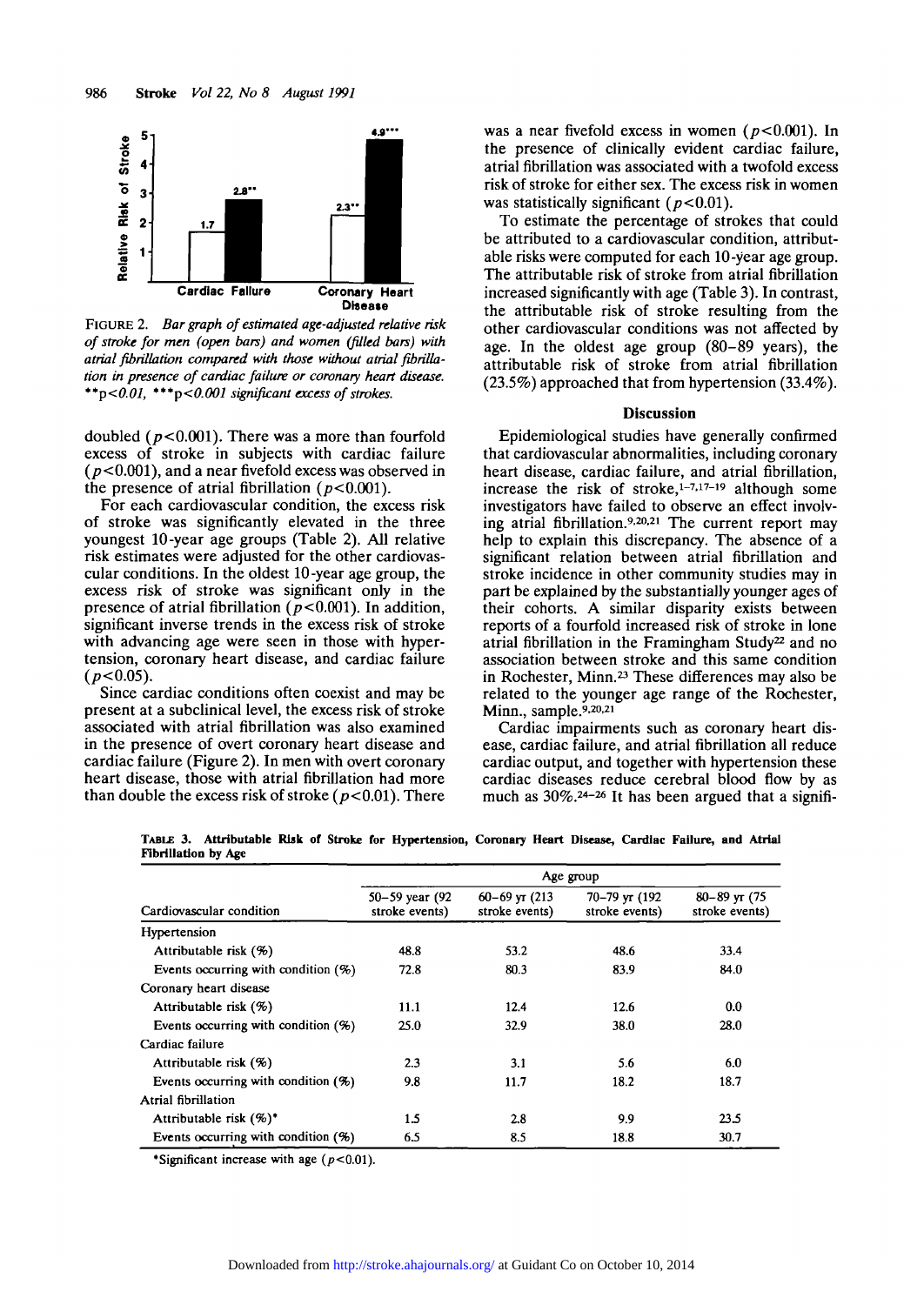cant proportion of the strokes occurring in patients with chronic atrial fibrillation are a consequence of the complications due to coronary heart disease, cardiac failure, and hypertension.<sup>9,10,27</sup> In a recent comprehensive study, 154 consecutive anterior-circulation stroke patients with atrial fibrillation were evaluated for alternative mechanisms for the stroke with carotid angiography or noninvasive carotid testing and lacunar infarction was excluded by computed tomography.28 In 76% of these cases atrial fibrillation was the sole stroke mechanism identified.

These Framingham Study data indicate that atrial fibrillation exerts a significant impact on the risk of stroke that is independent of the often-associated cardiovascular abnormalities. Furthermore, other cardiovascular abnormalities have decreasing influence with advancing age, whereas the impact of atrial fibrillation increases into the ninth decade of life. Although atrial fibrillation increases stroke incidence in the absence of overt coronary heart disease or cardiac failure, these cardiac conditions may be present in subclinical form. However, atrial fibrillation increases stroke risk in the presence of overt coronary heart disease, cardiac failure, and hypertension, further strengthening the argument of an independent and significant role of atrial fibrillation in stroke occurrence. In the presence of rheumatic heart disease with mitral stenosis<sup>29,30</sup> or hypertrophic cardiomyopathy,<sup>31</sup> the presence of atrial fibrillation is known to increase the risk of stroke. In the Boston Area Anticoagulation Trial of warfarin and placebo in atrial fibrillation, the sole statistically significant clinical characteristic of the stroke group of atrial fibrillation patients compared with patients who remained free of stroke was the presence of mitral anulus calcification on echocardiography.32 Mitral anulus calcification and an enlarged left atrium may promote stasis and atrial clot formation. Both these conditions increase with advancing age and with the duration and presence of atrial fibrillation and are associated with atrial fibrillation. The impact of a number of risk factors for coronary heart disease may diminish with advancing age although the mechanism is unknown.33 Risk factors for coronary heart disease (cigarette smoking, the total cholesterol concentration, and the ratio of total to high density lipoprotein cholesterol concentrations) have reduced impact on incidence in the elderly. Perhaps this phenomenon helps to explain the diminishing effect of hypertension and cardiac contributors to stroke with advancing age while atrial fibrillation, a direct precipitant of the disease, retains its power in the elderly.

Recent reports of a dramatic and highly significant reduction in the incidence of stroke in randomized clinical trials by warfarin anticoagulation<sup>32,34,35</sup> and by aspirin<sup>35</sup> support the contention that the prevention of atrial thrombi in persons with atrial fibrillation is the key to stroke prevention. Since many of the clinical trial participants had coronary heart disease, hypertension, and cardiac failure and since warfarin exerts no beneficial effect on these cardiac impairments, it is difficult to explain the 80% reduction in stroke incidence in the warfarin group in any other way.29 Although these findings are encouraging, the use of these drugs carries some hazard, particularly in those most likely to benefit (i.e., elderly persons in the eighth and ninth decades of life). Identification of high-risk subgroups by means of echocardiography or other imaging studies has been unsuccessful to date but might permit drug treatment to be given to those at the greatest risk of stroke. Ideally, prevention of the predisposing cardiovascular diseases, particularly atrial fibrillation, will yield major dividends in preventing stroke in the elderly.

### References

- 1. Friedman GD, Loveland DB, Ehrlich SP Jr: Relationship of stroke to other cardiovascular disease. *Circulation* 1968;38: 533-541
- 2. Wolf PA, Kannel WB, Verter J: Epidemiologic appraisal of hypertension and stroke risk, in Guthrie GP Jr, Kotchen TA (eds): *Hypertension and the Brain.* Mt Kisco, NY, Futura Publishing Co, Inc, 1984, pp 221-246
- 3. Petersen P, Godtfredsen J: Risk factors for stroke in chronic atrial fibrillation. *Eur Heart J* 1988;9:291-294
- 4. Harmsen P, Rosengren A, Tsipogianni A, Wilhelmsen L: Risk factors for stroke in middle-aged men in Goteborg, Sweden. *Stroke* 1990;21:223-229
- 5. Wolf PA, Kannel WB, McNamara PM, Gordon T: The role of impaired cardiac function in atherothrombotic brain infarc-<br>tion: The Framingham Study. *Am J Public Health* 1973;63:<br>52-58<br>6. Wolf PA, D'Agostino RB, Belanger AJ, Kannel WB: Proba-
- bility of stroke: A risk profile from the Framingham Study. *Stroke* 1991;22:312-318
- 7. Kannel WB, Wolf PA, Verter J: Manifestations of coronary disease predisposing to stroke: The Framingham Study. *JAMA* 1983;250:2942-2946<br>8. Wolf PA, Abbott RD, Kannel WB: Atrial fibrillation: A major
- contributor to stroke in the elderly, the Framingham Study. *Arch Intern Med* 1987;147:1561-1564
- 9. Phillips SJ: Is atrial fibrillation an independent risk factor for stroke? *Can J Neurol Sci* 1990;17:163-168
- 10. Chesebro JH, Fuster V, Halpcrin JL: Atrial fibrillation: Risk marker for stroke (editorial). *N Engl J Med* 1990;323: 1556-1558
- 11. Shurtleff D: *Some Characteristics Related to the Incidence of Cardiovascular Disease and Death: The Framingham Study, 18 Year Follow-Up.* Section 30. US Dept of Health, Education, and Welfare publication No. (NIH) 74-599. Washington, DC, US Government Printing Office, 1974
- 12. Godtfredsen J: Atrial fibrillation: Course and prognosis —A follow-up study of 1212 cases, in Kulbertus HE, Olsson SB, Schlepper M (eds): *Atrial Fibrillation.* Molndal, Sweden, A Lindgren & Soner AB, 1982, pp 134-145
- 13. Wu M, Ware J: On the use of repeated measurements in regression analysis with dichotomous responses. *Biometrics* 1979;35:513-521
- 14. D'Agostino RB, Lee M-L, Belanger AJ, Cupples LA, Ander- son K, Kannel WB: Relation of pooled logistic regression to time dependent Cox regression analysis: The Framingham Heart Study. *Stat Med* 199O;9:1501-1515
- 15. Walter SD: The estimation and interpretation of attributable risk in health research. *Biometrics* 1976;32:829-849
- 16. Snedecor GW, Cochran WG: *Statistical Methods*. Ames, Iowa, Iowa State University Press, 1967, pp 246-248<br>17. Wolf PA, Dawber TR, Thomas HE Jr, Kannel WB: Epidemi-
- ologic assessment of chronic atrial fibrillation and risk of stroke: The Framingham Study. Neurology 1978;28:973-977
- 18. Kannel WB, Abbott RD, Savage DD, McNamara PM: Epide-miologic features of chronic atrial fibrillation: The Framing-<br>ham Study. N Engl J Med 1982;306:1018-1022